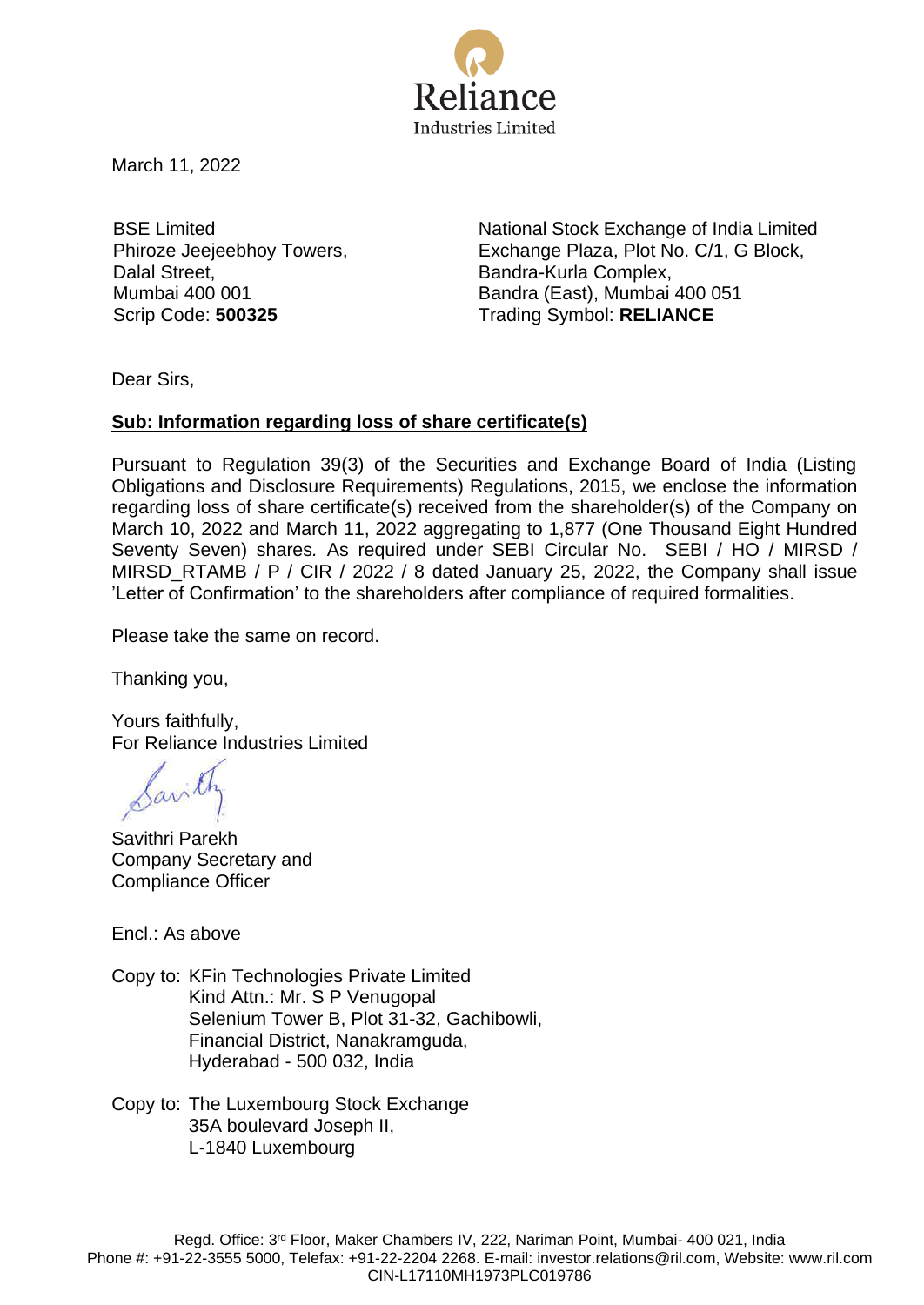## **Annexure to our letter dated March 11, 2022 for loss of share certificate(s) RELIANCE INDUSTRIES LIMITED Details of Share certificate(s) lost - March 10, 2022**

| Sr.            |           |                                           |                              | Jt. Name -2      | No. of         | Certificate | Distinctive No.(s)  |                                |
|----------------|-----------|-------------------------------------------|------------------------------|------------------|----------------|-------------|---------------------|--------------------------------|
| No.            | Folio No. | Name                                      | Jt. Name -1                  |                  | <b>Shares</b>  | No.(s)      | From                | To                             |
| $\mathbf{1}$   | 426989    | <b>MANOHAR MANJUNATH SHENOY</b>           | MAMATA MANOHAR SHENOY        |                  | 25             | 59367       | 2418376             | 2418400                        |
| $\overline{2}$ | 426989    | MANOHAR MANJUNATH SHENOY                  | MAMATA MANOHAR SHENOY        |                  | $\overline{4}$ | 99892       | 7038050             | 7038053                        |
| 3              | 426989    | MANOHAR MANJUNATH SHENOY                  | MAMATA MANOHAR SHENOY        |                  | 7              | 317655      | 13599962            | 13599968                       |
| 4              | 426989    | MANOHAR MANJUNATH SHENOY                  | <b>MAMATA MANOHAR SHENOY</b> |                  | 50             | 815240      | 20046468            | 20046517                       |
| 5              | 426989    | MANOHAR MANJUNATH SHENOY                  | MAMATA MANOHAR SHENOY        |                  | 16             | 815241      | 20046518            | 20046533                       |
| 6              | 426989    | MANOHAR MANJUNATH SHENOY                  | MAMATA MANOHAR SHENOY        |                  | 50             | 51542714    | 1182087741          | 1182087790                     |
| $\overline{7}$ | 426989    | MANOHAR MANJUNATH SHENOY                  | MAMATA MANOHAR SHENOY        |                  | 50             | 51542715    | 1182087791          | 1182087840                     |
| 8              | 426989    | MANOHAR MANJUNATH SHENOY                  | MAMATA MANOHAR SHENOY        |                  | 2              | 51542716    | 1182087841          | 1182087842                     |
| 9              | 719820    | SHARMISHTHA JAYANTILAL MODI               |                              |                  | 8              | 50309077    | 1158821375          | 1158821382                     |
| 10             | 719820    | SHARMISHTHA JAYANTILAL MODI               |                              |                  | 10             | 66547258    | 6864454708          | 6864454717                     |
| 11             | 3473066   | DEVINDER KUMAR PURI                       |                              |                  | 5              | 621920      | 17234919            | 17234923                       |
| 12             | 3473066   | <b>DEVINDER KUMAR PURI</b>                |                              |                  | 3              | 1015134     | 25346974            | 25346976                       |
| 13             | 3473066   | <b>DEVINDER KUMAR PURI</b>                |                              |                  | $\overline{7}$ | 2187673     | 43260089            | 43260095                       |
| 14             | 3473066   | <b>DEVINDER KUMAR PURI</b>                |                              |                  | 5              | 3128642     | 49699008            | 49699012                       |
| 15             | 3473066   | <b>DEVINDER KUMAR PURI</b>                |                              |                  | 20             | 50822636    | 1163406124          | 1163406143                     |
| 16             | 3473066   | <b>DEVINDER KUMAR PURI</b>                |                              |                  | 40             | 62210345    | 2185206492          | 2185206531                     |
| 17             | 3473066   | <b>DEVINDER KUMAR PURI</b>                |                              |                  | 80             | 66404311    | 6852959657          | 6852959736                     |
| 18             | 32108555  | HEMANT JAYANTILAL JOSHI                   | SHAKUNTALA HEMANT JOSHI      |                  | 12             | 61999997    | 2182277717          | 2182277728                     |
| 19             | 36235128  | ANURADHA KARIWALA                         |                              |                  | 20             | 4687505     | 76959399            | 76959418                       |
| 20             |           | 36235128 ANURADHA KARIWALA                |                              |                  | 20             | 4687506     | 76959419            | 76959438                       |
| 21             |           | 36235128 ANURADHA KARIWALA                |                              |                  | 10             | 7696396     | 148780929           | 148780938                      |
| 22             |           | 36235128 ANURADHA KARIWALA                |                              |                  | 50             | 62263856    | 2189736675          | 2189736724                     |
| 23             |           | 40127844 RAMAKRISHNAN DHARMARAJAN         |                              |                  | 4              | 5453064     | 88660271            | 88660274                       |
| 24             |           | 47290503 SPARK SECURITIES PRIVATE LIMITED |                              |                  | 50             | 11995779    | 225597624           | 225597673                      |
| 25             |           | 47290503 SPARK SECURITIES PRIVATE LIMITED |                              |                  | 50             | 13130095    | 269981305           | 269981354                      |
| 26             |           | 47290503 SPARK SECURITIES PRIVATE LIMITED |                              |                  | 5              | 15121756    | 50110558            | 50110562                       |
| 27             |           | 47290503 SPARK SECURITIES PRIVATE LIMITED |                              |                  | 20             | 15121756    | 64884599            | 64884618                       |
| 28             |           | 47290503 SPARK SECURITIES PRIVATE LIMITED |                              |                  | 5              | 15121756    | 145628374           | 145628378                      |
| 29             |           | 47290503 SPARK SECURITIES PRIVATE LIMITED |                              |                  | 20             | 15121756    | 205746014           | 205746033                      |
| 30             |           | 47290503 SPARK SECURITIES PRIVATE LIMITED |                              |                  | 4              | 56712119    | 256353676           | 256353679                      |
| 31             |           | 61016651 N K DHARMARAJAN                  | KRISHNAN DHARMARAJAN         |                  | 10             | 13963251    | 330177275           | 330177284                      |
| 32             |           | 61016651 N K DHARMARAJAN                  | KRISHNAN DHARMARAJAN         |                  | $\mathbf{1}$   | 13963252    | 330177285           | 330177285                      |
| 33             |           | 65122847  D KUMARESAN                     |                              |                  | 25             | 14566599    | 390314975           | 390314999                      |
| 34             |           | 65881632 RAGHBIR KAUR BATRA               |                              |                  | 25             | 14515648    | 388992525           | 388992549                      |
| 35             |           | 65881632 RAGHBIR KAUR BATRA               |                              |                  | 25             | 50952275    | 1166053728          | 1166053752                     |
| 36             |           | 65881632 RAGHBIR KAUR BATRA               |                              |                  | 50             | 66409187    | 6853436975          | 6853437024                     |
| 37             |           | 70163551 D KUMARESANNO                    |                              |                  | 25             | 14877169    | 396111220           | 396111244                      |
| 38             |           | 70163551 D KUMARESANNO                    |                              |                  | 5              | 14877170    | 396111245           | 396111249                      |
| 39             |           | 70908280 RAGHBIR KAUR BATRA               |                              |                  | 25             | 16685169    | 467276385           | 467276409                      |
| 40             |           | 70908280 RAGHBIR KAUR BATRA               |                              |                  | 5              | 16685170    | 467276410           | 467276414                      |
|                |           | 41 84823171 RAMESHCHANDRA C SHAH          | PREMILA R SHAH               |                  | 40             |             |                     | 67116644 6912490935 6912490974 |
|                |           | 42   88190777   NILIMA SURESH KULKARNI    | SURESH ATMARAM KULKARNI      |                  | 20             |             | 59233128 1930396536 | 1930396555                     |
| 43             |           | 88190777 NILIMA SURESH KULKARNI           | SURESH ATMARAM KULKARNI      |                  | 20             | 61824343    | 2180241956          | 2180241975                     |
|                |           | 44   88190777   NILIMA SURESH KULKARNI    | SURESH ATMARAM KULKARNI      |                  | 40             | 66418039    | 6854347321          | 6854347360                     |
|                |           | 45   102797194   MADHULIKA JAIN           | NEMI CHANDRA JAIN            | UTTAM KUMAR JAIN | 45             | 62267586    | 2190018024          | 2190018068                     |
|                |           | 46   107663463 SURENDRA NATH YADAV        |                              |                  | 9              | 58248765    | 1615708394          | 1615708402                     |
| 47             |           | 107663463 SURENDRA NATH YADAV             |                              |                  | 9              | 58597346    | 1627006764          | 1627006772                     |
| 48             |           | 107663463 SURENDRA NATH YADAV             |                              |                  | 18             | 61881959    | 2180964346          | 2180964363                     |
|                |           | 49   107663463 SURENDRA NATH YADAV        |                              |                  | 36             | 66962168    | 6904168477          | 6904168512                     |
|                |           | 50   118013835 MUKUND DATTATRAY JOSHI     | SATISH MOHAN MUTALIK         |                  | 54             | 66677940    | 6877242126          | 6877242179                     |
|                |           | 51   126820651 JAMANBHAI VELAJIBHAI       |                              |                  | 9              | 57718485    | 1600429449          | 1600429457                     |
|                |           | 52   126820651 JAMANBHAI VELAJIBHAI       |                              |                  | 9              | 61992151    | 2182184968          | 2182184976                     |
|                |           | 53   126820651 JAMANBHAI VELAJIBHAI       |                              |                  | 18             | 66618052    | 6869810328          | 6869810345                     |
|                |           |                                           | <b>TOTAL</b>                 |                  | 1175           |             |                     |                                |
|                |           |                                           |                              |                  |                |             |                     |                                |